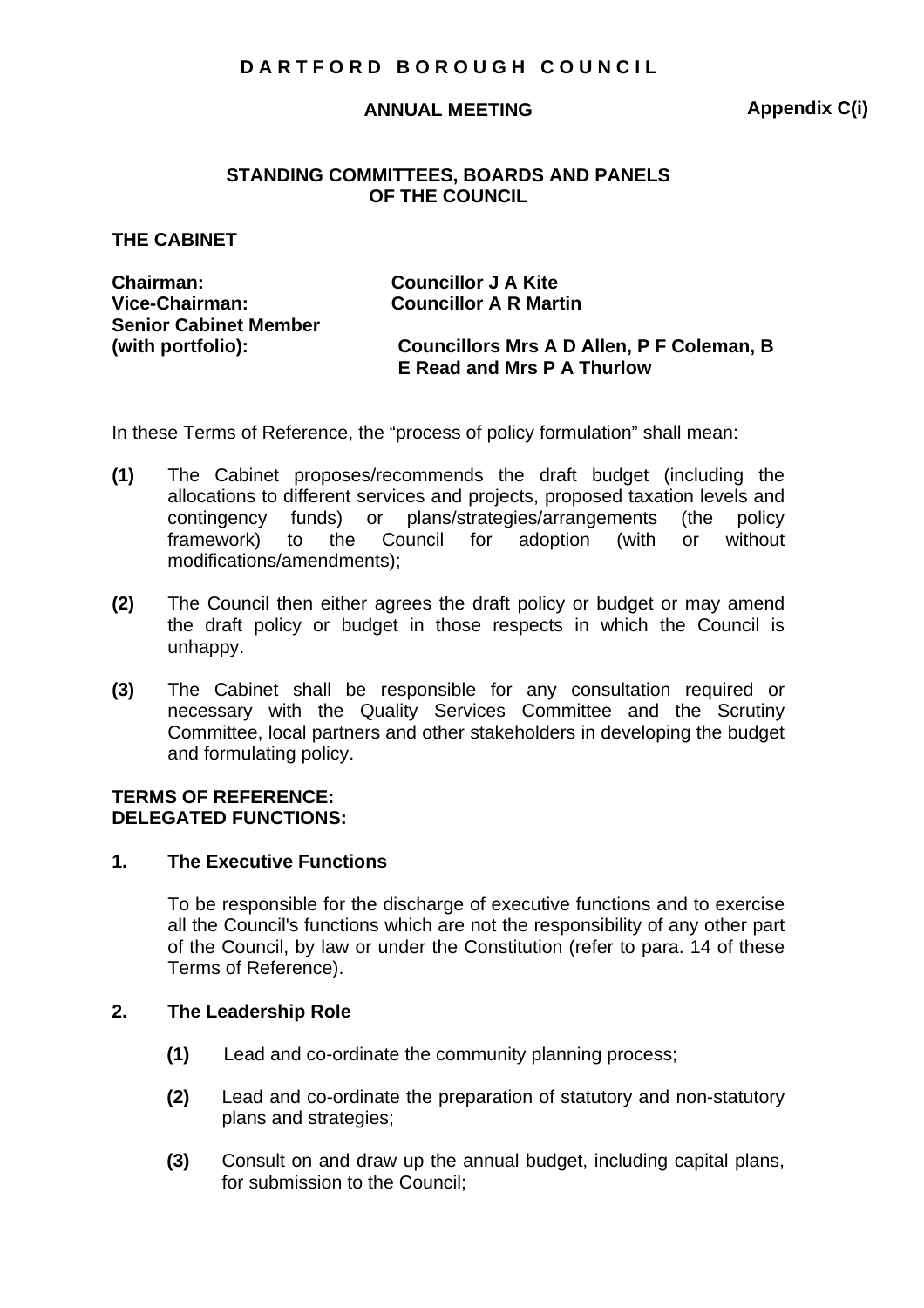# **ANNUAL MEETING**

- **(4)** Lead on Best Value and Comprehensive Performance Assessment;
- **(5)** Take decisions on resources and priorities to deliver the strategies within budgets approved by the Council, consulting with other Councillors and stakeholders in the local community as necessary;
- **(6)** Be the focus for forming partnerships with other agencies and the business and voluntary sectors locally to address local needs.

## **3. The Policy Framework**

- **(1)** Be responsible for effective implementation of Council policy and delivering services in line with the Council's approved budget, policy framework and Financial Regulations;
- **(2)** Respond to any recommendation(s) made by the Quality Services Committee and the Scrutiny Committee.

## **(3) In-Year Amendments**

The Council may at the same time as approving/adopting a policy, agree which elements of the policy in question the Cabinet will have the freedom to amend.

- **(4)** Where appropriate, seek advice from the Quality Services Committee or from the Council before taking a major decision even if it lies within the Council's agreed strategic policy framework and has been allowed for in the budget.
- **(5)** Shape its proposals in the light of the views of the community, other local stakeholders, including potential partners/ Tenants Participation Compact and the representations of Councillors outside the Cabinet.
- **(6)** To refer work items to the Quality Services Committee as and when necessary.
- **(7)** To receive recommendations from the Quality Services Committee on policy reviews.
- **(8)** To make changes where appropriate to the recommendation(s) from the Quality Services Committee and the Scrutiny Committee.

# **(9) The Development Plan**

Responsible for formulating the Development Plan in accordance with the Town & Country Planning (Local Development) (England) Regulations 2004 and effecting the necessary consultations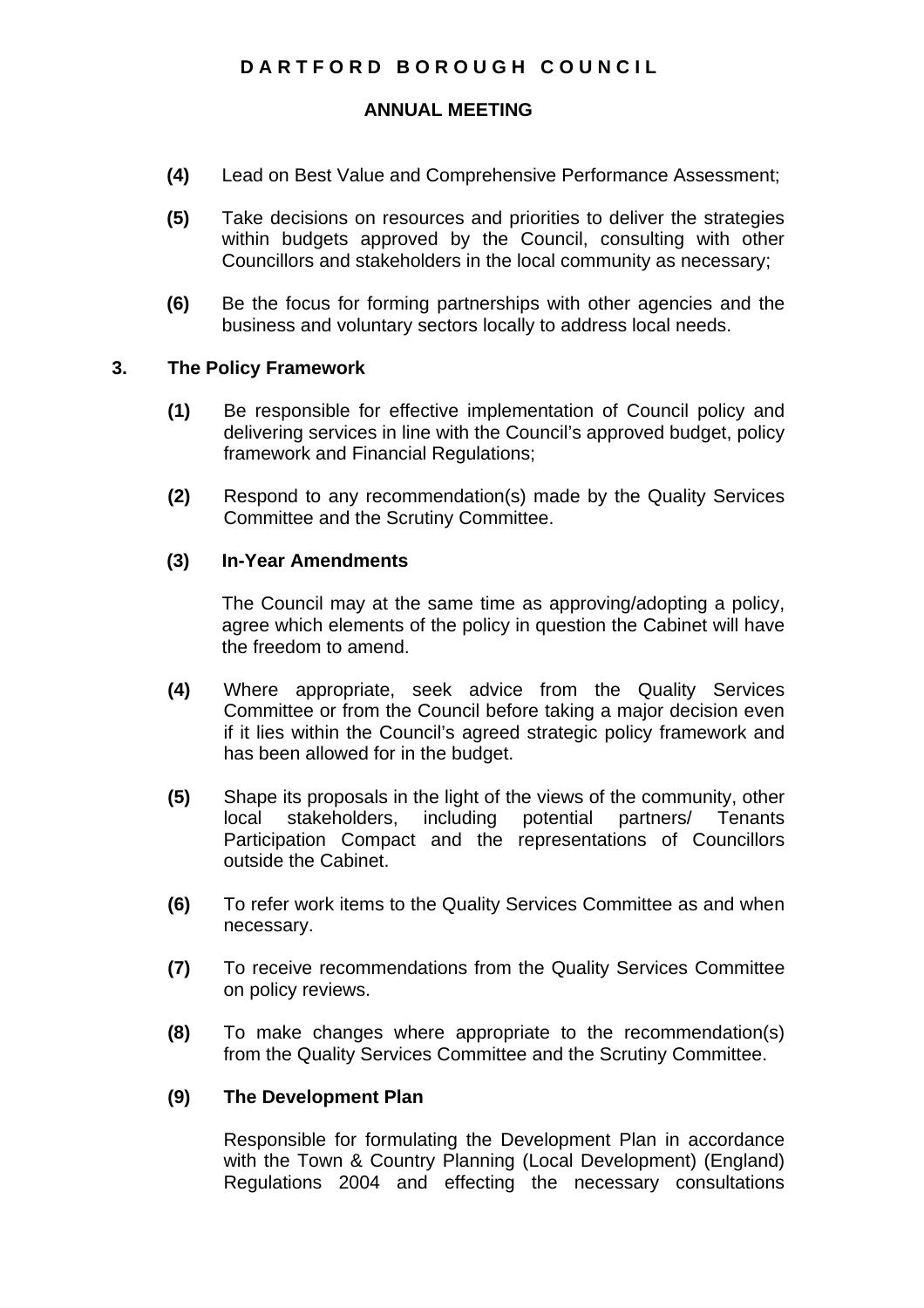## **ANNUAL MEETING**

(including consultations on successive drafts of the Development Plan while policy is being formulated) with the Development Control Board, the Quality Services Committee, and other stakeholders as appropriate.

**NB:** The approval of draft Development Plan proposals (Development Plan Documents) for public consultation from the Submission stage onwards is a decision of the Council and not the Cabinet.

**(10)** Subject to the process of policy formulation recommend to the Council for approval/adoption;

# **(a) Statutory Plans and Strategies**

- Annual Performance Plan
- Children and Young People's Plan
- Community Safety Strategy
- Crime and Disorder Reduction Strategy
- Development Plan\*
- Sustainable Community Strategy (for Promoting or Improving Economic, Social and Environmental Wellbeing)
- Young Justice Plan

\**functions relating to local development documents which are not development plan documents, are the responsibility of Cabinet*

# **(b) Non-Statutory Plans and Strategies and Policies**

- Asset Management Plan
- Comprehensive Equality Policy
- Corporate Plan
- Housing Investment Programme
- Housing Strategy
- Housing Business Plan
- Sustainable Home Energy Strategy/Action Plan
- **(c)** Expand the Council's policy framework by deciding that other plans and strategies (statutory and non-statutory) and policies be adopted by the Council.
- **NB:** If the Cabinet is minded to determine a matter not in accordance with the policies adopted by the Council (a departure decision) that decision MUST be taken by the Council unless it is an **urgent** departure decision taken in accordance with Standing Order 55(4). Any modifications to the plans, strategies or arrangements must be adopted (with or without amendments) by the Council unless the Council at the time of adopting/approving the plans, strategies or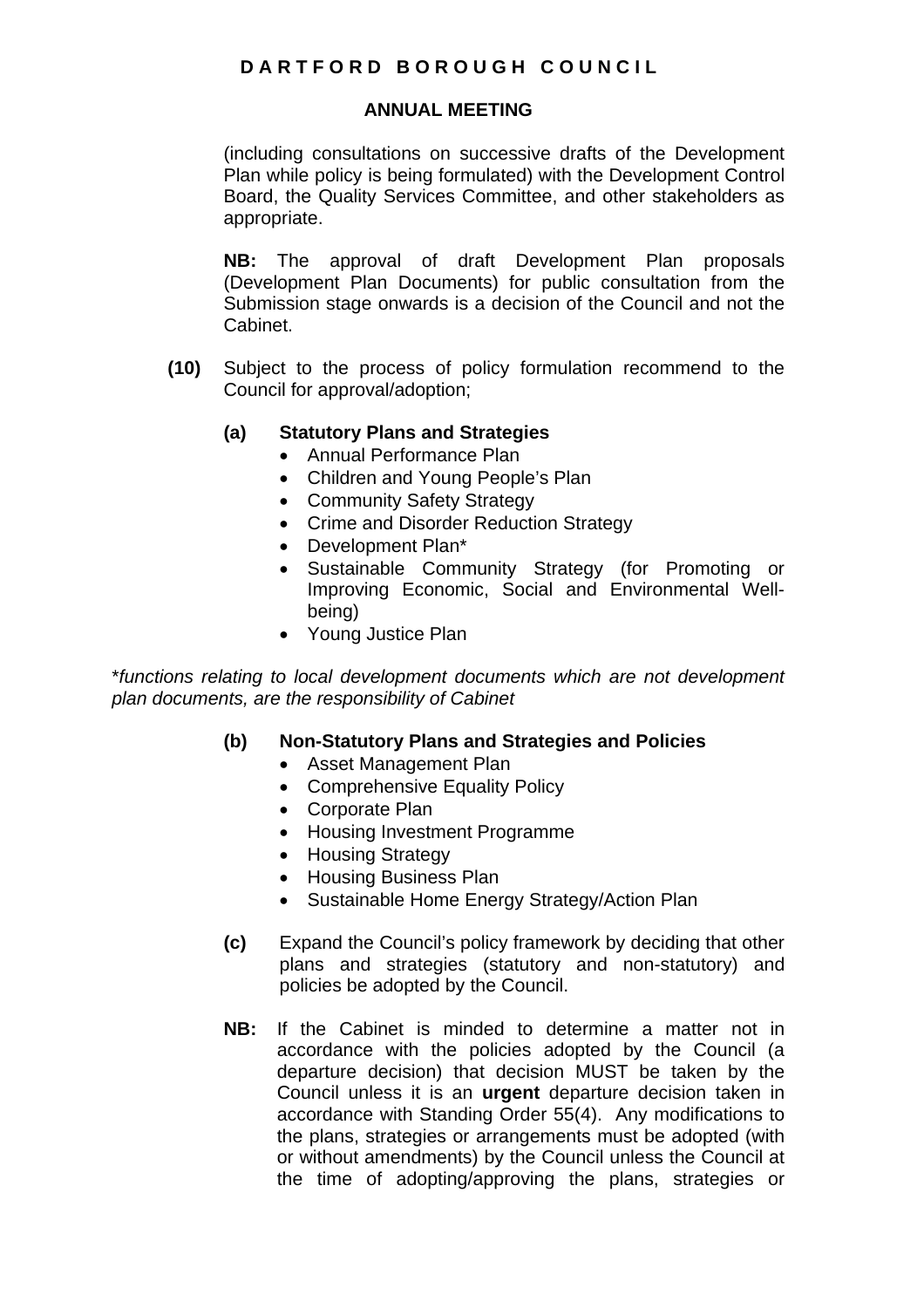# **ANNUAL MEETING**

arrangements has delegated to the Cabinet the authority to make in-year amendments to the plan, strategy or arrangement in question.

- **(11)** Responsible for all the steps leading up to the adoption by the Council of plans and strategies.
- **(12)** Responsible for the preparation of documents or the formulation of arrangements related to the;
	- Annual Performance Plan;
	- Community Safety Strategy;
	- Sustainable Community Strategy (for Promoting or Improving Economic, Social and Environmental Well-being);
	- Plans and alterations, which together comprise the Development Plan.
- **(13)** To approve other plans, strategies and policies which are not required by law to be approved/adopted by the Council.

# **4. Plans requiring Secretary of State Approval**

Responsible for the preparation of draft plans and ancillary documents and/or the formulation of arrangements for submission to the Council for adoption prior to being submitted to the relevant Secretary of State for approval as required from time to time.

**NB:** The Cabinet is responsible for amending such plan or strategy as required by the Minister from whom approval is required and the Council shall formally adopt the final, approved version of the plan prior to implementation.

# **5. Budget Framework**

- **(1)** Responsible for all the steps leading up to the adoption by the Council of the budget and taxation levels (Local Government Finance Act 1992).
- **(2)** In developing the budget, responsible for any consultation required or necessary with the Quality Services Committee.

# **6. Economic, Environmental and Social Well-being of the Borough**

Receive recommendations from the Quality Services Committee and the Scrutiny Committee in relation to matters which **are not the direct responsibility of the Council** but which nevertheless, affect the economic, environmental and social well-being of the Borough of Dartford. [The Cabinet and the Council will wish to note any such findings in the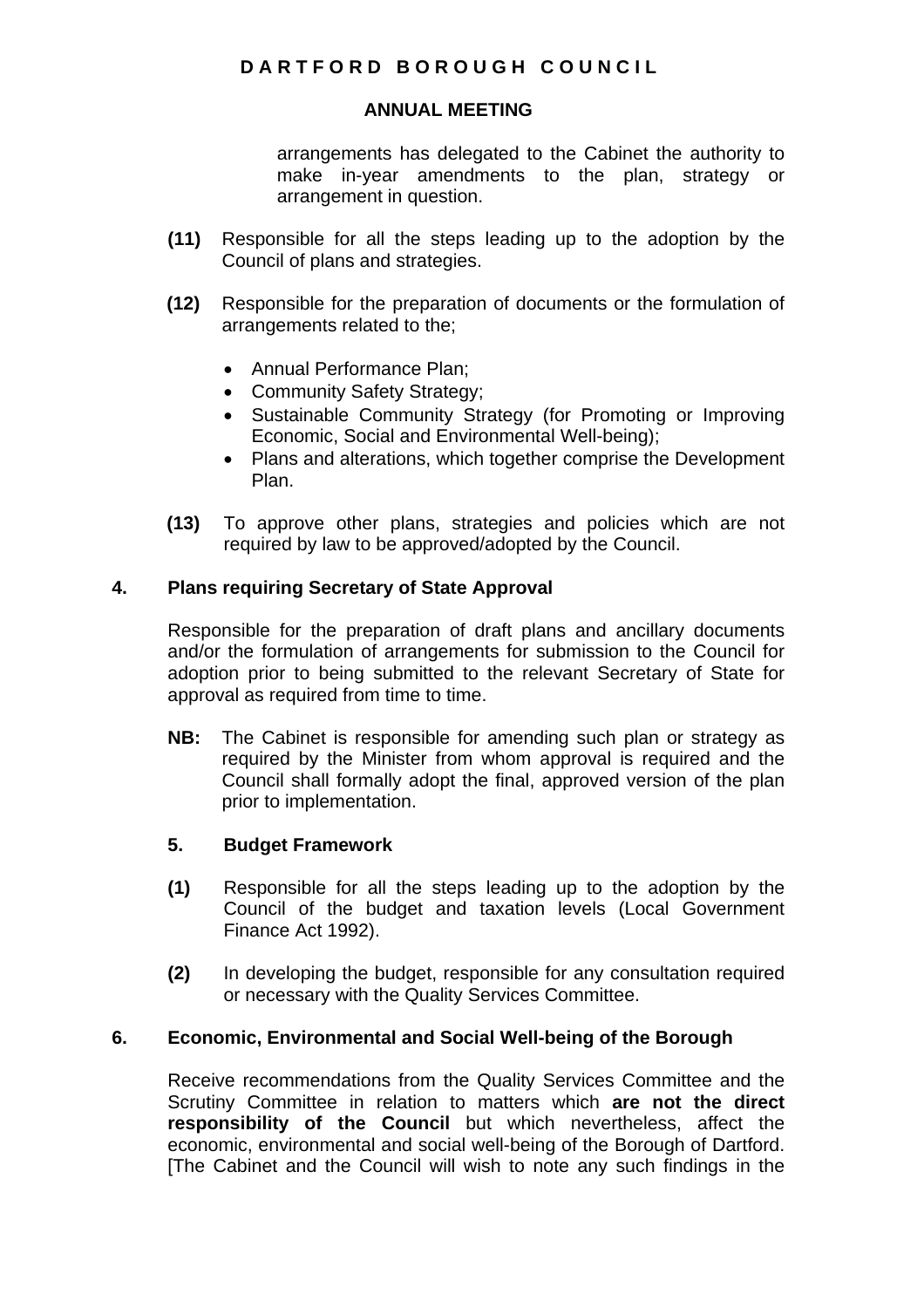## **ANNUAL MEETING**

context of the Council's broad policy framework and ensure that recommendations are fully taken on board].

## **7. Residual Planning Functions**

- **(a)** To recommend to the Council the making of Compulsory Purchase Orders.
- **(b)** To receive recommendations from the Development Control Board on designation of conservation areas and to determine accordingly.
- **(c)** To establish nature reserves under Part VII of the Environmental Protection Act 1990.
- **(d)** To be responsible for the removal of permitted development rights through Article 4 Directions.
- **NB:** The Cabinet may require information as to interests into land but only where this is preliminary to the exercise of powers to make Compulsory Purchase Orders.

## **8. Environmental**

Responsible for functions in respect of control of pollution, statutory nuisances and other environmental protection functions but excluding those related to regulatory, consent or enforcement decisions.

# **9. Health and Safety (Employer Responsibilities)**

Responsible for all matters related to health and safety for the Council as an employer.

## **10. Personnel (Human Resources)**

- **(a)** To receive reports from the Head of Paid Service on the manner in which the discharge of the Council's personnel functions is coordinated, the number and grade of Officers required for the discharge of functions and the organisation of Officers.
- **(b)** To place staff at the disposal of other local authorities, (example to facilitate the exercise of joint arrangements) but only in relation to the discharge of Cabinet functions.

# **11. Contracts**

To decide whether to contract out a function or service and to whom to award the contract providing that the function/service falls within the responsibility of the Cabinet.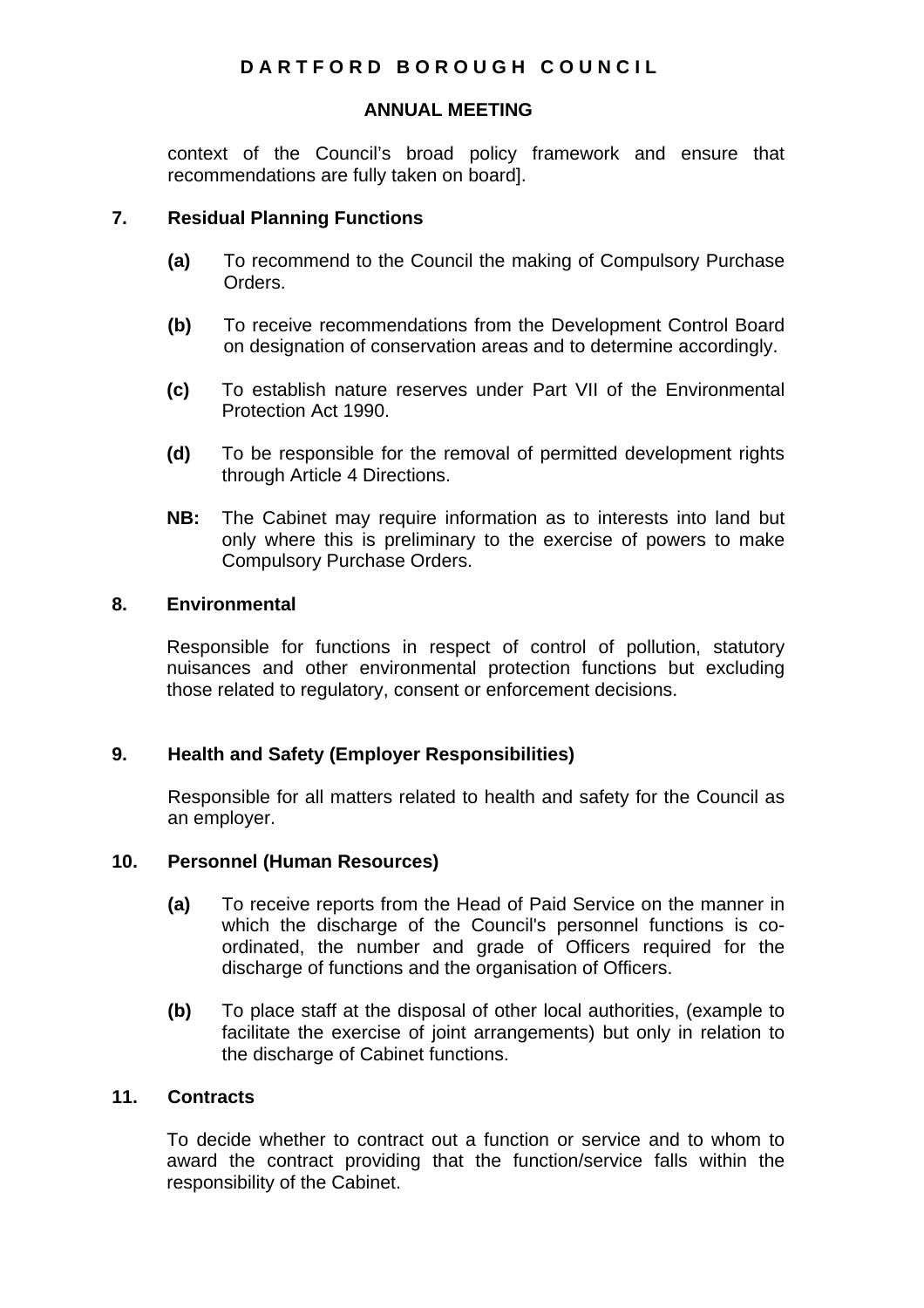### **ANNUAL MEETING**

### **12. Local Acts**

Responsible for any function under a local Act other than the functions specified to be the responsibility of the Council and/or as delegated by the Council to other Committees, Boards, Panels and Officers pursuant to section 101 of the Local Government Act 1972.

### **13. Spending of Budget Allocations and Reallocation of Funds**

- **(1)** Responsible for the control, monitoring and expenditure of budgets within the Cabinet's remit.
- **(2)** Responsible for the reallocation of funds from one service to another within the adopted budget.
- **NB:** If the Cabinet is minded to determine a matter not in accordance with the budget and any parameters detailed in Standing Orders and/or Financial Regulations, that decision MUST be taken by the Council unless it is an urgent departure decision taken in accordance with Standing Order 55(4).

# **14. The Cabinet's Functions**

Exercise and undertake (or as the Cabinet may determine), the functions of the Council which;

- **(1)** are not specifically reserved to the Council by regulations or otherwise specified as being functions which the Council must determine;
- **(2)** the Council has discretion on (i.e. may exercise the function(s) itself or delegate it), but chooses not to carry out the function(s);
- **(3)** are not delegated by the Council to another Committee, Board, Panel or Officer pursuant to section 101 of the Local Government Act 1972;
- **(4)** are not listed in these Terms of Reference as being matters on which the Cabinet makes recommendations to the Council;
- **(5)** are not exercised in a way, which breaches or has the effect of breaching plans, strategies and policies approved by the Council.

### **15. Appointments to Outside Bodies**

Responsible for making appointments from within the Cabinet membership and from Councillors outside the Cabinet and other persons to any body